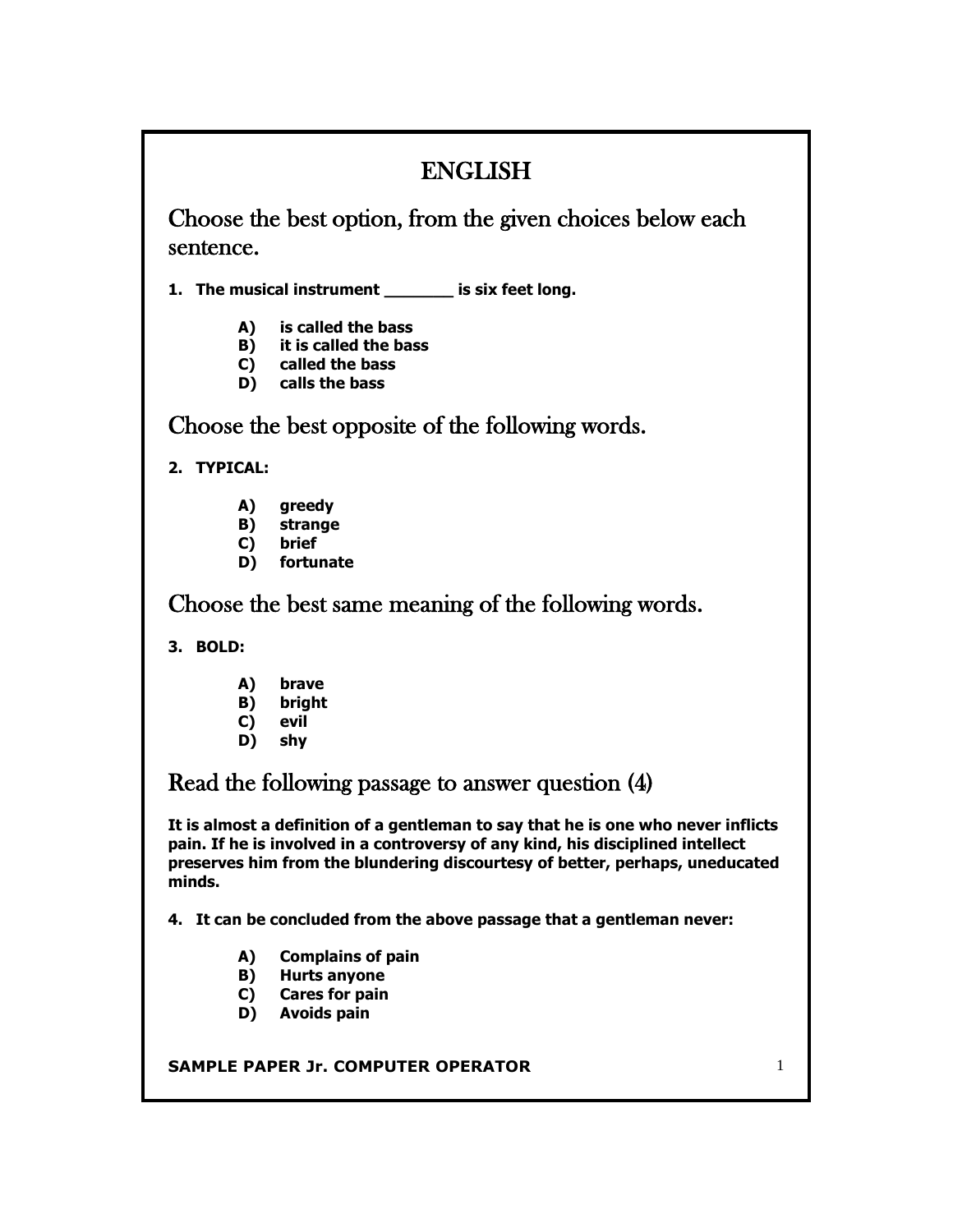### MATH

- **5. Which of these is NOT equal to ? 9 4**
	- **A) 3 2 B) 45 20 C) 18 8 16**
	- **D) 36**
- **6. A boy saves 18 Rupees in 8 weeks. He continuous to save at the same rate. How many weeks will it take him to save 81 rupees?**
	- **A) 13**
	- **B) 36**
	- **C) 40**
	- **D) 71**

**7. If the average (arithmetic means) of a and -5 is 10, then a=?**

- **A) 25**
- **B) 15**
- **C) 5**
- **D) -5**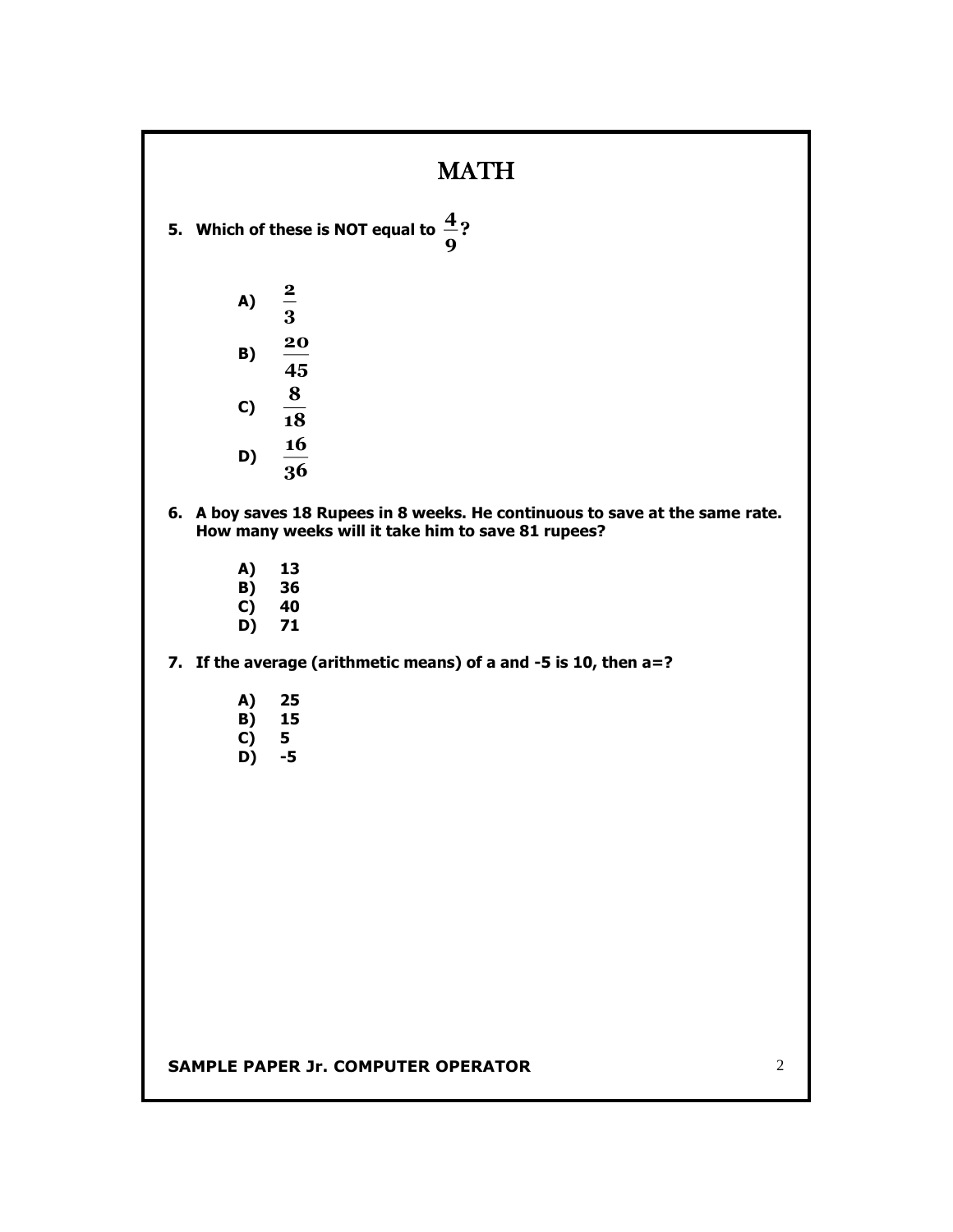### IQ

**8. 5 3 1 8 7 5 1 5 6 3 5 2 0 9 5 3 5 1 0 2 5 8 7 1 5 3 3 5 0 1 3 5 5 3 2 5 Count each 5 above that has a 3 next after it. Tell how many 5's you count.**

- **A) 3 B) 4**
- **C) 5 D) 6**
- **9. Complete the given series 6, 13, 28, …:**
	-
	- **A) 56 B) 57**
	- **C) 58**
	- **D) 59**

**10. If X is the brother of the son of Y's son, how is X related to Y?**

- **A) son**
- **B) brother**
- **C) cousin**
- **D) grandson**
- **E) uncle**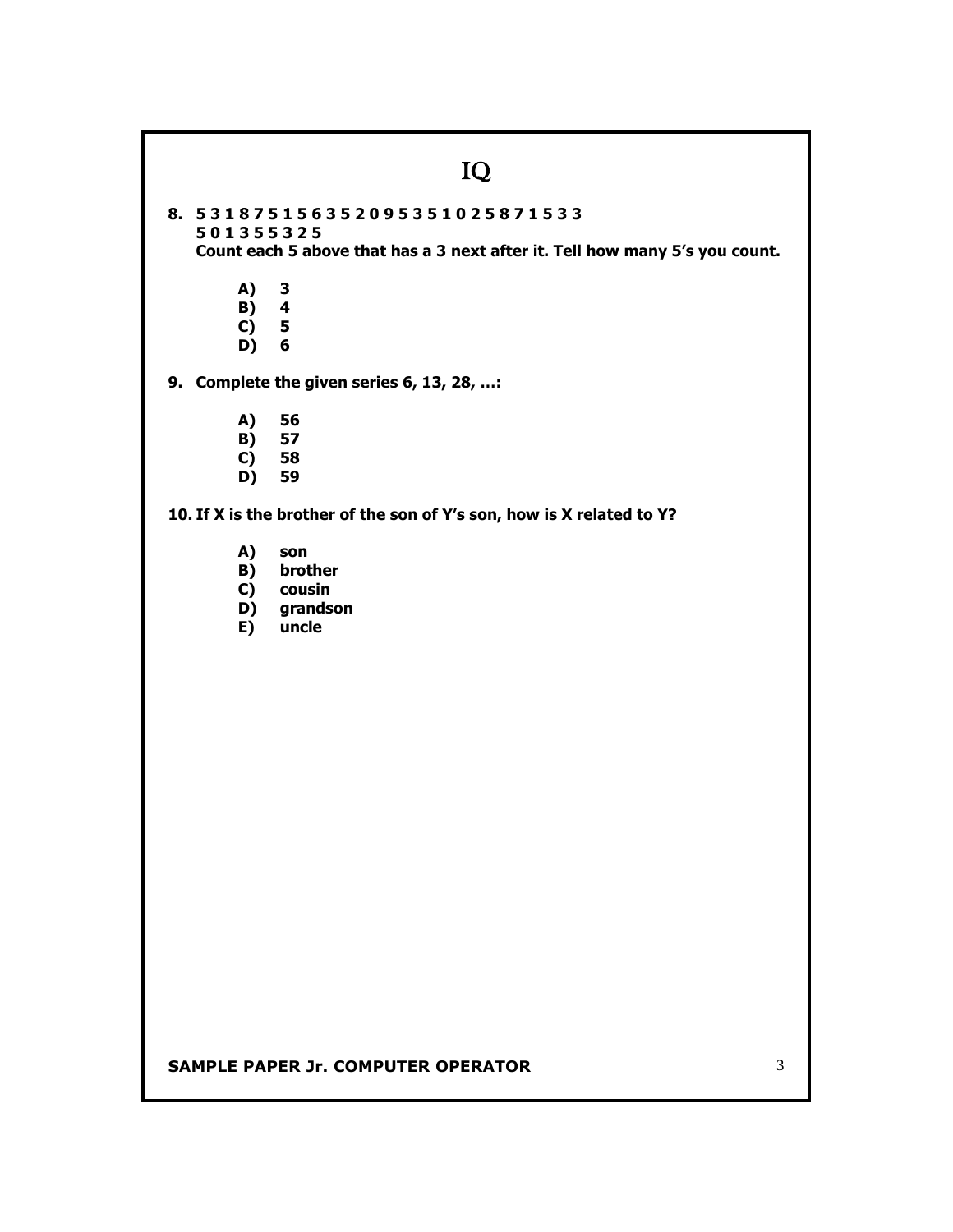| GK/CA                                                                                                     |                                                             |  |  |
|-----------------------------------------------------------------------------------------------------------|-------------------------------------------------------------|--|--|
| 11. The World's famous Madame Tussaud's museum is situated in:                                            |                                                             |  |  |
|                                                                                                           |                                                             |  |  |
| A)                                                                                                        | <b>Paris</b>                                                |  |  |
|                                                                                                           | <b>B)</b> London                                            |  |  |
|                                                                                                           | C) Rome                                                     |  |  |
|                                                                                                           | D) New York                                                 |  |  |
|                                                                                                           | 12. In _________ season more fat is required by our bodies. |  |  |
| A)                                                                                                        | <b>Rainy season</b>                                         |  |  |
|                                                                                                           | <b>B)</b> Spring                                            |  |  |
|                                                                                                           | C) Winter                                                   |  |  |
|                                                                                                           | D) Summer                                                   |  |  |
| 13. Which of the following group took responsibility of the suicide bomb<br>attack in Karachi University? |                                                             |  |  |
| A)                                                                                                        | The Baloch Liberation Army (BLA)                            |  |  |
| B)                                                                                                        | <b>Balochistan Awami Party(BAP)</b>                         |  |  |
| C)                                                                                                        | <b>Balochistan Azad Force (BAF)</b>                         |  |  |
| D)                                                                                                        | <b>Balochistan Liberation United Front (BLUF)</b>           |  |  |
|                                                                                                           |                                                             |  |  |
|                                                                                                           |                                                             |  |  |
|                                                                                                           |                                                             |  |  |
|                                                                                                           |                                                             |  |  |
|                                                                                                           |                                                             |  |  |
|                                                                                                           |                                                             |  |  |
|                                                                                                           |                                                             |  |  |
|                                                                                                           |                                                             |  |  |
|                                                                                                           |                                                             |  |  |
|                                                                                                           |                                                             |  |  |
|                                                                                                           |                                                             |  |  |
|                                                                                                           |                                                             |  |  |
|                                                                                                           |                                                             |  |  |
|                                                                                                           |                                                             |  |  |
|                                                                                                           |                                                             |  |  |
|                                                                                                           |                                                             |  |  |
|                                                                                                           |                                                             |  |  |
|                                                                                                           |                                                             |  |  |
|                                                                                                           |                                                             |  |  |
|                                                                                                           |                                                             |  |  |
|                                                                                                           |                                                             |  |  |
|                                                                                                           |                                                             |  |  |
|                                                                                                           |                                                             |  |  |
| <b>SAMPLE PAPER Jr. COMPUTER OPERATOR</b><br>4                                                            |                                                             |  |  |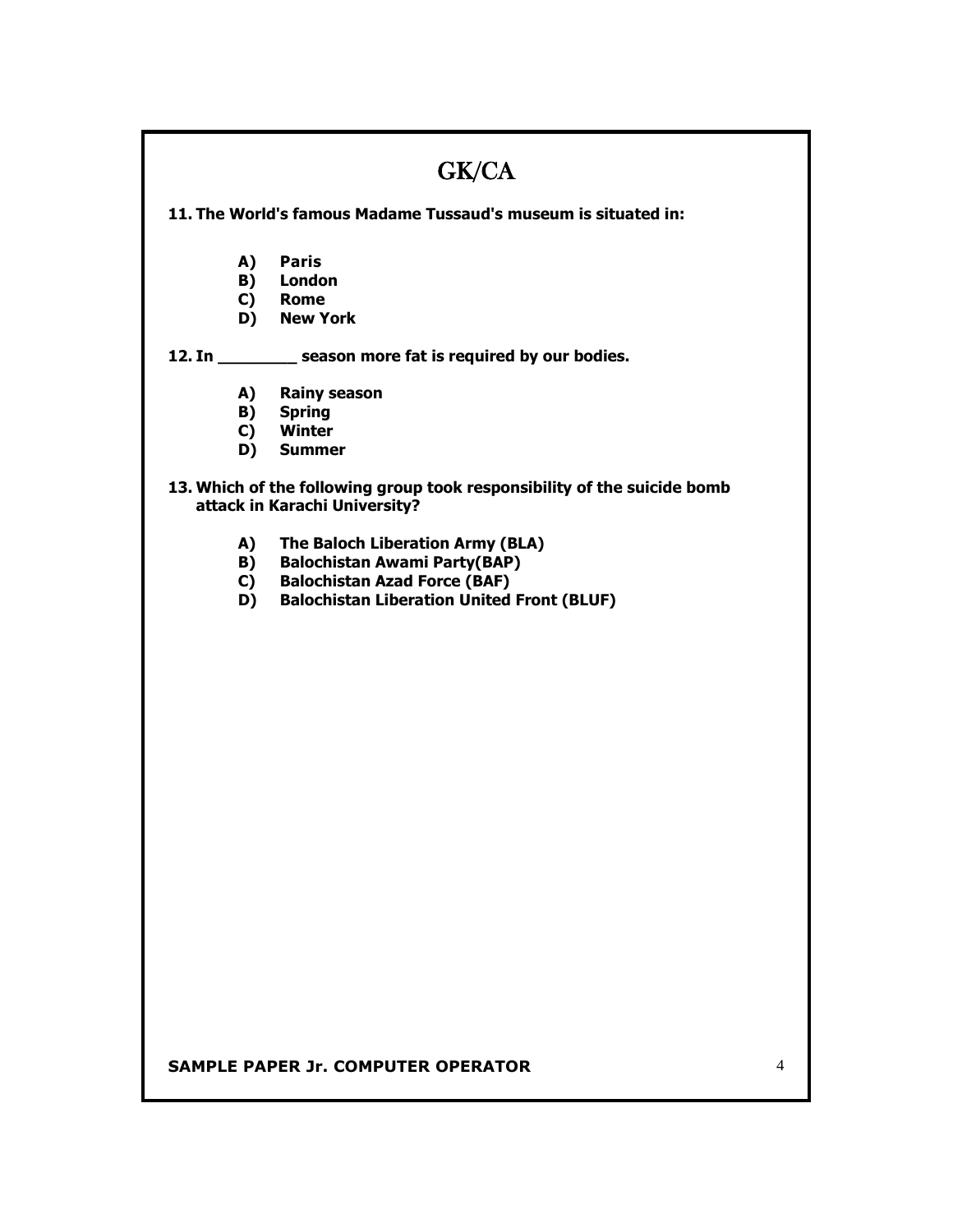### SUBJECT

**14. In Ms Word, page numbers option exists in:**

- **A) Home**
- **B) View**
- **C) Reference**
- **D) Insert**

**15. By default, how many worksheets are present in Excel workbook?**

- **A) 1**
- **B) 2**
- **C) 3 D) 4**

**16. Offline device is:**

- **A) A device which is not connected to CPU**
- **B) A device which is connected to CPU**
- **C) A direct access storage device**
- **D) An I/O device**